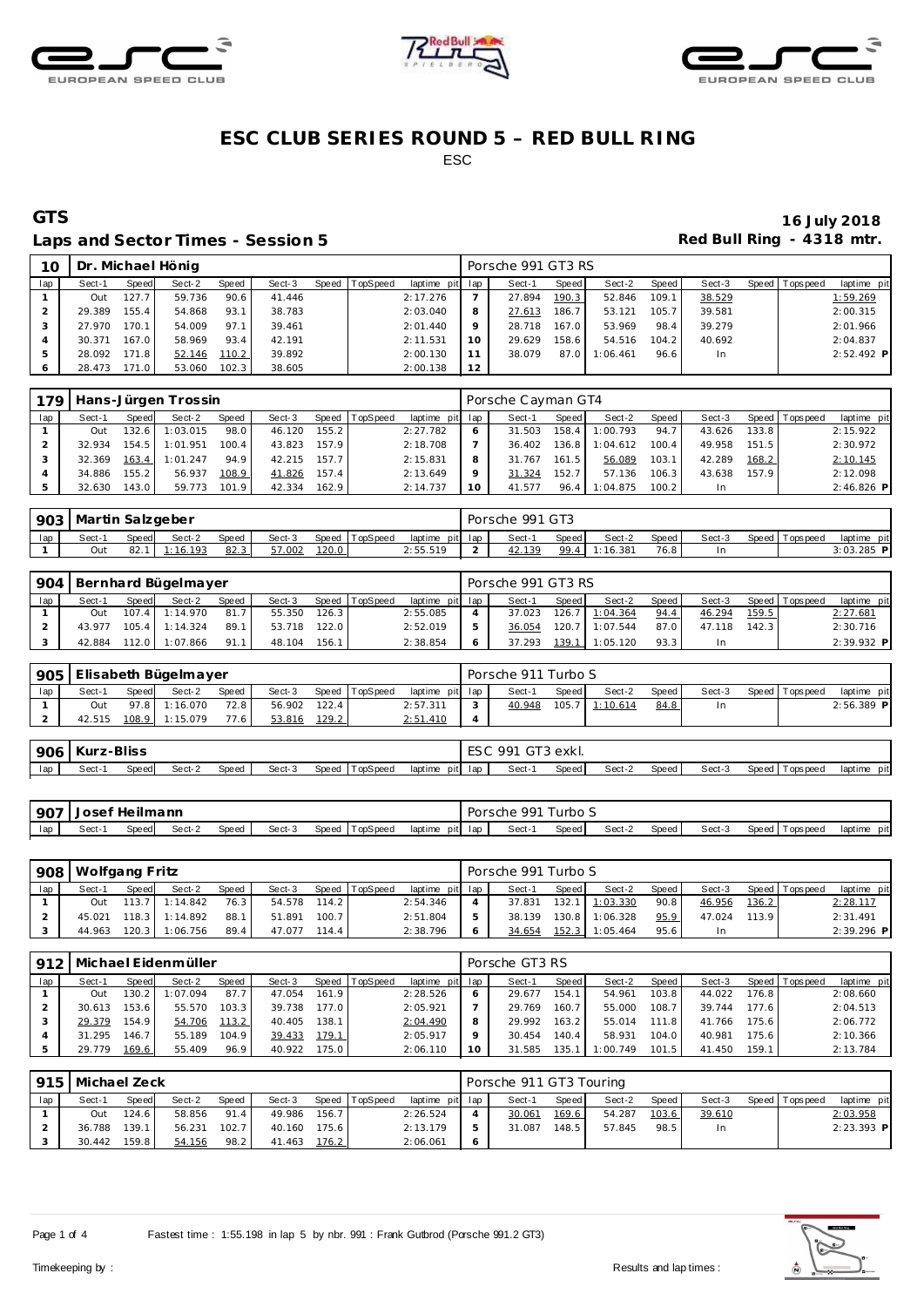





Laps and Sector Times - Session 5 *Red Bull Ring - 4318 mtr.* 

**GTS 16 July 2018**

| 010 | Erich Hoch |       |        |       |        |       |          |         |      |     | OO 1<br>Porsche | ' GT3 exkl. |        |       |        |       |           |                |
|-----|------------|-------|--------|-------|--------|-------|----------|---------|------|-----|-----------------|-------------|--------|-------|--------|-------|-----------|----------------|
|     | Sect-1     | Speed | Sect-2 | Speed | Sect-3 | Speed | TopSpeed | laptime | pitl | lap | Sect-           | Speed       | Sect-2 | Speed | Sect-3 | Speed | Tops peed | pit<br>laptime |

| 925 | l Christian Gwschendtner                                                      |  |  |  |  |  |  |  |         | Porsche | 911 GT3 |        |       |        |                   |             |
|-----|-------------------------------------------------------------------------------|--|--|--|--|--|--|--|---------|---------|---------|--------|-------|--------|-------------------|-------------|
| lap | Speed<br>Sect-3<br>TopSpeed<br>Speed<br>laptime<br>Sect-1<br>Sect-2<br>Speed! |  |  |  |  |  |  |  | pit lap | Sect-1  | Speed   | Sect-2 | Speed | Sect-3 | Speed   Tops peed | laptime pit |

| 927 | Martin Gatscher |              |          |       |        |       |          |             |     | Porsche 991 GT3 |       |          |       |        |        |                 |              |
|-----|-----------------|--------------|----------|-------|--------|-------|----------|-------------|-----|-----------------|-------|----------|-------|--------|--------|-----------------|--------------|
| lap | Sect-1          | <b>Speed</b> | Sect-2   | Speed | Sect-3 | Speed | TopSpeed | laptime pit | lap | Sect-1          | Speed | Sect-2   | Speed | Sect-3 |        | Speed Tops peed | laptime pit  |
|     | Out             | 121.8 I      | 1:09.886 | 83.9  | 51.537 | 159.8 |          | 2:41.349    | 6   | 35.160          | 115.5 | 1:07.725 | 86.8  | 47.390 | 174.8  |                 | 2:30.275     |
|     | 35.610          | 127.         | 1:03.240 | 87.7  | 49.408 | 165.1 |          | 2:28.258    |     | 36.883          | 137.0 | 1:05.152 | 88.4  | 46.297 | 169.3  |                 | 2:28.332     |
|     | 34.503          | 140.2        | 1:04.560 | 93.4  | 45.661 | 166.9 |          | 2:24.724    | 8   | 32.156          | 157.4 | 58.893   | 96.8  | 42.737 | 177.6  |                 | 2:13.786     |
|     | 33.516          | 132.8        | 1:08.807 | 82.6  | 49.127 | 166.7 |          | 2:31.450    | Q   | 30.758          | 153.2 | 57.749   | 101.9 | 43.693 | 175.61 |                 | 2:12.200     |
|     | 33.123          | 147.         | 1:03.274 | 83.3  | 46.336 | 173.4 |          | 2:22.733    | 10  | 40.847          | 102.0 | 1:04.809 | 92.9  | In.    |        |                 | $2:43.106$ P |

|     |        |              | 935   Wolfgang Scherbaum |       |        |       |                |                 | Porsche 991.1 GT3 |       |          |       |        |       |                 |              |
|-----|--------|--------------|--------------------------|-------|--------|-------|----------------|-----------------|-------------------|-------|----------|-------|--------|-------|-----------------|--------------|
| lap | Sect-1 | <b>Speed</b> | Sect-2                   | Speed | Sect-3 |       | Speed TopSpeed | laptime pit lap | Sect-1            | Speed | Sect-2   | Speed | Sect-3 |       | Speed Tops peed | laptime pit  |
|     | Out    | 151.2        | 57.584                   | 96.4  | 41.209 | 181.5 |                | 2:12.451        | 28.939            | 162.4 | 54.942   | 96.1  | 39.012 | 181.5 |                 | 2:02.893     |
|     | 30.748 | 127.7        | 1:00.976                 | 97.8  | 39.565 | 180.3 |                | 2:11.289        | 29.292            | 171.0 | 54.075   | 97.8  | 41.294 | 114.9 |                 | 2:04.661     |
|     | 29.510 | 160.7        | 53.713                   | 100.2 | 38.750 | 181.5 |                | 2:01.973        | 43.840            | 107.9 | 1:09.690 | 78.9  | In     |       |                 | $2:49.291$ P |

| 936 | Mario Nast |       |                |       |        |       |                |                 |    | Porsche GT4 |       |        |       |        |       |                 |             |
|-----|------------|-------|----------------|-------|--------|-------|----------------|-----------------|----|-------------|-------|--------|-------|--------|-------|-----------------|-------------|
| lap | Sect-1     | Speed | Sect-2         | Speed | Sect-3 |       | Speed TopSpeed | laptime pit lap |    | Sect-1      | Speed | Sect-2 | Speed | Sect-3 |       | Speed Tops peed | laptime pit |
|     | Out        |       | 142.2 1:01.481 | 96.8  | 40.187 | 171.4 |                | 2:15.906        |    | 29.607      | 180.1 | 55.152 | 110.0 | 39.128 | 171.2 |                 | 2:03.887    |
|     | 31.112     | 146.3 | 56.620         | 96.8  | 41.589 | 171.7 |                | 2:09.321        |    | 29.400      | 178.0 | 53.813 | 104.4 | 39.538 | 173.1 |                 | 2:02.751    |
|     | 29.972     | 163.9 | 56.431         | 108.2 | 40.545 | 172.0 |                | 2:06.948        |    | 29.462      | 181.9 | 53.893 | 103.4 | 39.427 | 168.8 |                 | 2:02.782    |
|     | 31.453     | 131.3 | 56.914         | 106.1 | 40.372 | 171.2 |                | 2:08.739        |    | 29.260      | 178.3 | 54.557 | 105.7 | 40.308 | 169.0 |                 | 2:04.125    |
|     | 29.517     | 162.9 | 54.250         | 108.4 | 39.697 | 172.5 |                | 2:03.464        | 10 |             |       |        |       |        |       |                 |             |

| 937 |        |       | Christian Kindsmüller |       |        |       |                 |             |     | Porsche 991.2 GTR |       |          |       |        |       |                |              |
|-----|--------|-------|-----------------------|-------|--------|-------|-----------------|-------------|-----|-------------------|-------|----------|-------|--------|-------|----------------|--------------|
| lap | Sect-1 | Speed | Sect-2                | Speed | Sect-3 | Speed | <b>TopSpeed</b> | laptime pit | lap | Sect-1            | Speed | Sect-2   | Speed | Sect-3 |       | Speed Topspeed | laptime pit  |
|     | Out    | 129.6 | 1:02.121              | 85.2  | 44.913 | 166.2 |                 | 2:22.517    |     | 31.783            | 144.9 | 56.727   | 89.   | 41.440 | 179.1 |                | 2:09.950     |
|     | 31.599 | 150.2 | 58.149                | 86.7  | 41.982 | 180.0 |                 | 2:11.730    | 8   | 29.826            | 145.5 | 58.484   | 102.9 | 43.720 | 164.9 |                | 2:12.030     |
|     | 31.094 | 136.6 | 1:00.702              | 95.4  | 41.189 | 180.3 |                 | 2:12.985    | 9   | 30.631            | 162.7 | 56.170   | 101.1 | 40.692 | 181.2 |                | 2:07.493     |
|     | 30.769 | 154.7 | 56.604                | 97.5  | 40.718 | 180.0 |                 | 2:08.091    | 10  | 34.130            | 112.7 | 58.655   | 96.4  | 40.706 | 178.8 |                | 2:13.491     |
|     | 29.525 | 157.7 | 58.087                | 97.5  | 39.687 | 178.8 |                 | 2:07.299    | 11  | 38.958            | 90.   | 1:13.985 | 80.8  | In.    |       |                | $2:58.876$ P |
|     | 29.959 | 150.8 | 56.038                | 103.4 | 40.030 | 181.5 |                 | 2:06.027    | 12  |                   |       |          |       |        |       |                |              |

| 938 | Ingo Schwarz |       |          |       |        |       |          |                 |         | Porsche 991.2 GT3 |       |          |       |        |         |                |              |
|-----|--------------|-------|----------|-------|--------|-------|----------|-----------------|---------|-------------------|-------|----------|-------|--------|---------|----------------|--------------|
| lap | Sect-1       | Speed | Sect-2   | Speed | Sect-3 | Speed | TopSpeed | laptime pit lap |         | Sect-1            | Speed | Sect-2   | Speed | Sect-3 |         | Speed Topspeed | laptime pit  |
|     | Out          | 124.7 | 1:04.298 | 90.8  | 43.306 | 170.3 |          | 2:22.752        |         | 31.651            | 144.0 | 55.878   | 104.7 | 40.802 | 175.0 l |                | 2:08.331     |
|     | 32.229       | 146.9 | 59.992   | 91.2  | 41.923 | 169.5 |          | 2:14.144        | 8       | 31.563            | 139.1 | 57.717   | 99.8  | 40.141 | 175.0   |                | 2:09.421     |
|     | 33.174       | 103.4 | 1:03.223 | 102.9 | 40.832 | 175.3 |          | 2:17.229        | $\circ$ |                   |       |          | 92.3  | 39.755 | 171.7   |                | 2:06.605     |
|     | 30.852       | 157.9 | 56.508   | 98.4  | 39.536 | 173.6 |          | 2:06.896        | 10      | 30.531            | 149.6 | 56.290   | 103.6 | 42.045 | 175.0 l |                | 2:08.866     |
|     | 30.618       | 167.2 | 56.330   | 99.8  | 40.272 | 165.9 |          | 2:07.220        |         | 40.840            | 93.0  | 1:05.117 | 104.4 | In.    |         |                | $2:47.862$ P |
|     | 30.834       | 157.2 | 55.767   | 101.5 | 40.236 | 175.0 |          | 2:06.837        | 12      |                   |       |          |       |        |         |                |              |

| 939 | Huck-Huck |         |          |       |        |        |                |                 |   | Porsche 991.2 GT3 RS |              |        |        |        |       |                |              |
|-----|-----------|---------|----------|-------|--------|--------|----------------|-----------------|---|----------------------|--------------|--------|--------|--------|-------|----------------|--------------|
| lap | Sect-1    | Speed   | Sect-2   | Speed | Sect-3 |        | Speed TopSpeed | laptime pit lap |   | Sect-1               | <b>Speed</b> | Sect-2 | Speed, | Sect-3 |       | Speed Topspeed | laptime pit  |
|     | Out       | $134.4$ | 1:00.049 | 99.4  | 41.563 | 181.8  |                | 2:14.826        | 3 | 30.381               | 145.1        | 54.931 | 100.4  | 45.544 | 171.2 |                | 2:10.856     |
|     | 29.451    | 150.4   | 56.308   | 96.9  | 43.343 | 178.21 |                | 2:09.102        |   | 30.808               | 144.7        | 55.075 | 100.9  |        |       |                | $2:15.318$ P |
|     |           |         |          |       |        |        |                |                 |   |                      |              |        |        |        |       |                |              |

| 941 | <b>Gerald Fischer</b> |       |        |       |        |                    |                 | GT3 4.0<br>Porsche |       |        |                    |        |                 |             |
|-----|-----------------------|-------|--------|-------|--------|--------------------|-----------------|--------------------|-------|--------|--------------------|--------|-----------------|-------------|
| lap | Sect-                 | Speed | Sect-2 | Speed | Sect-3 | 'TopSpeed<br>Speed | laptime pit lap | Sect-1             | Speed | Sect-2 | Speed <sub>I</sub> | Sect-3 | Speed Tops peed | laptime pit |
|     |                       |       |        |       |        |                    |                 |                    |       |        |                    |        |                 |             |

|     | 942   Alfred Lang |       |                |       |        |       |                |                 |           | Porsche 991 GT3 |         |        |       |        |           |                   |             |
|-----|-------------------|-------|----------------|-------|--------|-------|----------------|-----------------|-----------|-----------------|---------|--------|-------|--------|-----------|-------------------|-------------|
| lap | Sect-1            | Speed | Sect-2         | Speed | Sect-3 |       | Speed TopSpeed | laptime pit lap |           | Sect-1          | Speed I | Sect-2 | Speed | Sect-3 |           | Speed   Tops peed | laptime pit |
|     | <b>Out</b>        |       | 129.9 1:10.894 | 84.8  | 48.615 | 139.0 |                | 2:33.776        |           | 28.643          | 161.5   | 53.294 | 94.4  | 41.077 | 198.2     |                   | 2:03.014    |
|     | 32.659            | 161.5 | 57.359         | 90.2  | 41.849 | 195.7 |                | 2:11.867        | 8         | 27.311 171.0    |         | 51.667 | 106.9 | 41.687 | 197.4     |                   | 2:00.665    |
|     | 28.631            | 147.3 | 56.802         | 95.4  | 39.378 | 198.2 |                | 2:04.811        | $\circ$   | 27.689          | 172.1   | 54.329 | 99.4  | 39.476 | $197.4$ J |                   | 2:01.494    |
|     | 30.791 154.5      |       | 54.123 101.5   |       | 37.960 | 197.4 |                | 2:02.874        | <b>10</b> | 27.385 181.3    |         | 51.736 | 107.1 | 38.404 | 190.8     |                   | 1:57.525    |
|     |                   |       |                |       |        |       |                |                 |           |                 |         |        |       |        |           |                   |             |

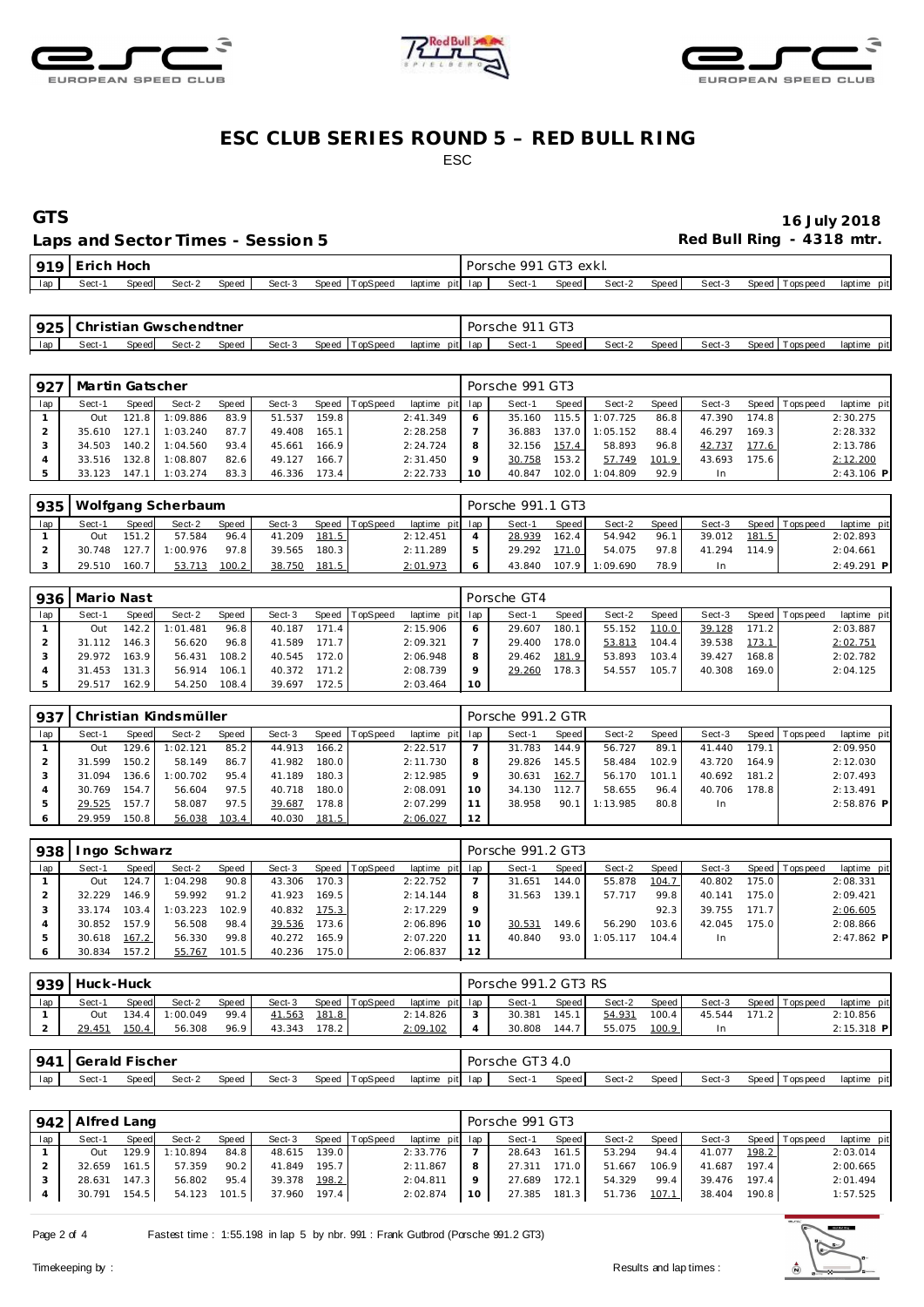





## **GTS 16 July 2018**

|  | Laps and Sector Times - Session 5 |                                          |               |                                                                |  |  | Red Bull Ring - 4318 mtr. |
|--|-----------------------------------|------------------------------------------|---------------|----------------------------------------------------------------|--|--|---------------------------|
|  |                                   | 5 27.366 179.2 51.356 107.1 37.657 198.2 |               | $1:56.379$   11   $27.274$ 183.2   53.509 100.4   38.383 195.7 |  |  | 1:59.166                  |
|  |                                   | 6 29.759 160.0 51.882 104.0 38.991 198.2 | $2:00.632$ 12 |                                                                |  |  |                           |

| 943 | <b>Johannes Lang</b> |       |                |       |        |       |                |                 |        | Porsche 991 Turbo S |       |                |         |        |                 |              |  |
|-----|----------------------|-------|----------------|-------|--------|-------|----------------|-----------------|--------|---------------------|-------|----------------|---------|--------|-----------------|--------------|--|
| lap | Sect-1               | Speed | Sect-2         | Speed | Sect-3 |       | Speed TopSpeed | laptime pit lap |        | Sect-1              | Speed | Sect-2         | Speed I | Sect-3 | Speed Tops peed | laptime pit  |  |
|     | Out                  |       | 147.7 1:01.889 | 92.0  | 44.280 | 168.8 |                | 2:21.203        | $\sim$ | 29.929              |       | 176.9 1:11.590 |         |        |                 | $5:07.151$ P |  |
|     | 32.778               |       | 150.4 1:00.747 | 93.6  | 44.171 | 178.2 |                | 2:17.696        |        |                     |       |                |         |        |                 |              |  |

| 944 | l Andreas Distler |       |          |       |           |       |                |                 |         | Porsche 991 GT3 RS |         |        |       |        |                    |                |             |
|-----|-------------------|-------|----------|-------|-----------|-------|----------------|-----------------|---------|--------------------|---------|--------|-------|--------|--------------------|----------------|-------------|
| lap | Sect-1            | Speed | Sect-2   | Speed | Sect-3    |       | Speed TopSpeed | laptime pit lap |         | Sect-1             | Speed I | Sect-2 | Speed | Sect-3 |                    | Speed Topspeed | laptime pit |
|     | Out               | 103.2 | 1:14.300 | 85.4  | 48.529    | 154.5 |                | 2:41.913        |         | Out                | 152.1   | 59.855 | 99.4  | 41.482 | 166.7              |                | 2:46.120    |
|     | 42.327            | 17.3  | 1:06.457 | 93.3  | <b>In</b> |       |                | $3:19.254$ P    |         | 30.331             | 164.7   | 57.268 | 101.7 | 40.983 | 172.5              |                | 2:08.582    |
|     | Out               | 149.6 | 58.887   | 89.7  | 39.862    | 181.5 |                | 2:31.475        |         | 30.195             | 164.    | 59.415 | 99.6  | 40.830 | 166.7 <sub>1</sub> |                | 2:10.440    |
|     | 30.872            | 159.8 | 56.113   | 99.4  | 40.424    | 158.4 |                | 2:07.409        | $\circ$ |                    | 154.    | 58.694 | 103.8 | 41.419 | 174.2              |                | 2:11.230    |
|     | 30.881            | 151.9 | 54.692   | 102.1 | -In       |       |                | $3:07.235$ P 10 |         |                    |         |        |       |        |                    |                |             |

| 945 <sub>1</sub> | Ralph Strühn                                                   |  |  |  |  |  |                    | Porsche | 991 GT3 |        |       |        |                |             |
|------------------|----------------------------------------------------------------|--|--|--|--|--|--------------------|---------|---------|--------|-------|--------|----------------|-------------|
| lap              | Speed TopSpeed<br>Sect-3<br>Speed<br>Sect-2<br>Sect-1<br>Speed |  |  |  |  |  | pit lap<br>laptime | Sect-1  | Speed   | Sect-2 | Speed | Sect-3 | Speed Topspeed | laptime pit |

|     | 946   Franz Strühn |         |        |       |        |       |          |                 | Porsche 991 GT3 |                    |          |        |        |                    |                 |              |
|-----|--------------------|---------|--------|-------|--------|-------|----------|-----------------|-----------------|--------------------|----------|--------|--------|--------------------|-----------------|--------------|
| lap | Sect-1             | Speed   | Sect-2 | Speed | Sect-3 | Speed | TopSpeed | laptime pit lap | Sect-1          | Speed              | Sect-2   | Speed  | Sect-3 |                    | Speed Tops peed | laptime pit  |
|     | Out                | 138.8 I | 59.878 | 102.3 |        |       |          | $2:39.192$ P    | 31.655          | 148.3              | 1:07.181 | 106.51 | 40.216 | 168.2              |                 | 2:19.052     |
|     | Out                | 150.0   | 56.487 | 109.5 | 39.381 | 177.9 |          | 2:46.216        | 31.871          | 139.3 <sub>1</sub> | 55.752   | 106.91 | 41.361 | 177.3 <sup>1</sup> |                 | 2:08.984     |
|     | 30.021             | 154.3   | 55.622 | 103.6 | 38.392 | 183.4 |          | 2:04.035        | 30.507          | 139.7              | 58.198   | 103.6  | In     |                    |                 | $2:28.331$ P |

|     | 949   Dr. Hans Fünfgelder |        |        |       |        |                |                 | Porsche 991 Targa GTS |       |        |         |        |                |             |
|-----|---------------------------|--------|--------|-------|--------|----------------|-----------------|-----------------------|-------|--------|---------|--------|----------------|-------------|
| lap | Sect-                     | Speedl | Sect-2 | Speed | Sect-3 | Speed TopSpeed | laptime pit lap | Sect-1                | Speed | Sect-2 | Speed I | Sect-3 | Speed Topspeed | laptime pit |

| 950 | Richard Distl |       |          |       |        |       |                |                 |         | Porsche 991.2 GT3 |       |          |       |           |       |                 |              |
|-----|---------------|-------|----------|-------|--------|-------|----------------|-----------------|---------|-------------------|-------|----------|-------|-----------|-------|-----------------|--------------|
| lap | Sect-1        | Speed | Sect-2   | Speed | Sect-3 |       | Speed TopSpeed | laptime pit lap |         | Sect-1            | Speed | Sect-2   | Speed | Sect-3    |       | Speed Tops peed | laptime pit  |
|     | Out           | 139.3 | 56.302   | 92.2  | 48.626 | 173.4 |                | 2:19.592        |         | 31.137            | 152.7 | 1:00.793 | 89.1  | 47.696    | 127.5 |                 | 2:19.626     |
|     | 32.633        | 156.5 | 54.762   | 100.9 | 40.173 | 181.2 |                | 2:07.568        |         | 32.319            | 150.2 | 59.503   | 97.7  | 42.820    | 182.1 |                 | 2:14.642     |
|     | 29.334        | 155.2 | 54.037   | 108.0 | In.    |       |                | $3:48.686$ P    |         | 30.534            | 140.4 | 57.719   | 95.6  | 42.317    | 180.0 |                 | 2:10.570     |
|     | Out           | 146.5 | 1:00.849 | 87.1  | 44.690 | 180.6 |                | 2:44.808        | $\circ$ | 33.686            | 101.0 | 1:14.060 | 83.3  | <b>In</b> |       |                 | $2:48.179$ P |
|     | 31.881        | 156.5 | 58.174   | 94.4  | 44.436 | 176.5 |                | 2:14.491        | 10      |                   |       |          |       |           |       |                 |              |

| 952 | l Mathias Kieber |       |          |       |        |       |                |                 |    | Porsche 997 GT3 |       |        |       |        |         |                |             |
|-----|------------------|-------|----------|-------|--------|-------|----------------|-----------------|----|-----------------|-------|--------|-------|--------|---------|----------------|-------------|
| lap | Sect-1           | Speed | Sect-2   | Speed | Sect-3 |       | Speed TopSpeed | laptime pit lap |    | Sect-1          | Speed | Sect-2 | Speed | Sect-3 |         | Speed Topspeed | laptime pit |
|     | Out              | 91.   | 1:15.284 | 80.7  | 48.560 | 172.5 |                | 2:40.795        |    | 28.851          | 169.6 | 56.610 | 108.7 | 38.535 | 177.3   |                | 2:03.996    |
|     | 30.816           | 149.4 | 55.698   | 105.3 | 39.797 | 177.9 |                | 2:06.311        |    | 28.598          | 181.6 | 54.219 | 111 1 | 39.152 | 176.8 I |                | 2:01.969    |
|     | 29.431           | 158.1 | 54.601   | 112.0 | 39.095 | 175.0 |                | 2:03.127        |    | 29.079          | 163.4 | 53.788 | 110.4 | 38.871 | $175.9$ |                | 2:01.738    |
|     | 29.080           | 176.0 | 53.844   | 109.3 | 38.511 | 176.5 |                | 2:01.435        |    | 28.710          | 169.1 | 54.445 | 108.9 | 38.937 | 176.81  |                | 2:02.092    |
|     | 28.888           | 168.5 | 54.704   | 111.3 | 38.990 | 178.8 |                | 2:02.582        | 10 | 28.765          | 173.2 | 53.850 | 109.8 | 39.094 | 176.8   |                | 2:01.709    |

| Sect-1 | Speed | Sect-2     | Speed | Sect-3 |       |                         | lap | Sect-1      | Speed | Sect-2          | Speed | Sect-3 |       | laptime pit                      |
|--------|-------|------------|-------|--------|-------|-------------------------|-----|-------------|-------|-----------------|-------|--------|-------|----------------------------------|
| Out    | 153.6 | 55.721     | 104.4 | 39.170 |       | 2:05.284                | 6   | 29.028      | 167.0 | 51.662          | 117.6 | 37.870 | 180.6 | 1:58.560                         |
| 30.559 | 135.3 | 56.159     | 105.7 | 38.632 | 181.2 | 2:05.350                |     | 28.169      | 168.8 | 51.519          | 114.4 | 37.175 |       | 1:56.863                         |
| 28.638 | 155.8 | 52.422     | 114.4 | 37.470 | 181.5 | 1:58.530                | 8   | 27.998      | 181.9 | 50.812          | 119.2 | 36.924 |       | 1:55.734                         |
| 28.127 | 174.0 | 52.223     | 117.1 | 37.625 | 178.8 | 1:57.975                | o   | 27.774      | 179.2 | 52.078          | 112.3 | 39.133 | 178.5 | 1:58.985                         |
| 28.118 | 172.3 | 52.950     | 110.4 | 40.597 | 182.4 | 2:01.665                | 10  | 27.853      | 164.7 | 52.828          | 108.9 | In.    |       | $2:09.855$ P                     |
|        | 954   | Jan Rehnig |       |        |       | Speed TopSpeed<br>180.0 |     | laptime pit |       | Porsche 991 GT3 |       |        |       | Speed Topspeed<br>181.8<br>181.2 |

| 19661 |       | Herbert Larcher |        |       |        |                |                 | Porsche GT3 |       |        |       |        |                   |             |
|-------|-------|-----------------|--------|-------|--------|----------------|-----------------|-------------|-------|--------|-------|--------|-------------------|-------------|
| lap   | Sect- | Speed           | Sect-2 | Speed | Sect-3 | Speed TopSpeed | laptime pit lap | Sect-1      | Speed | Sect-2 | Speed | Sect-3 | Speed   Tops peed | laptime pit |
|       |       |                 |        |       |        |                |                 |             |       |        |       |        |                   |             |

| 1968 |       |       | Thomas Rechnitzer |       |        |       |                 |         |         | Porsche 991 GT3 |       |        |       |        |                   |             |  |
|------|-------|-------|-------------------|-------|--------|-------|-----------------|---------|---------|-----------------|-------|--------|-------|--------|-------------------|-------------|--|
| lap  | Sect- | Speed | Sect-2            | Speed | Sect-3 | Speed | <b>TopSpeed</b> | laptime | pit lap | Sect-1          | Speed | Sect-2 | Speed | Sect-3 | Speed   Tops peed | laptime pit |  |
|      |       |       |                   |       |        |       |                 |         |         |                 |       |        |       |        |                   |             |  |